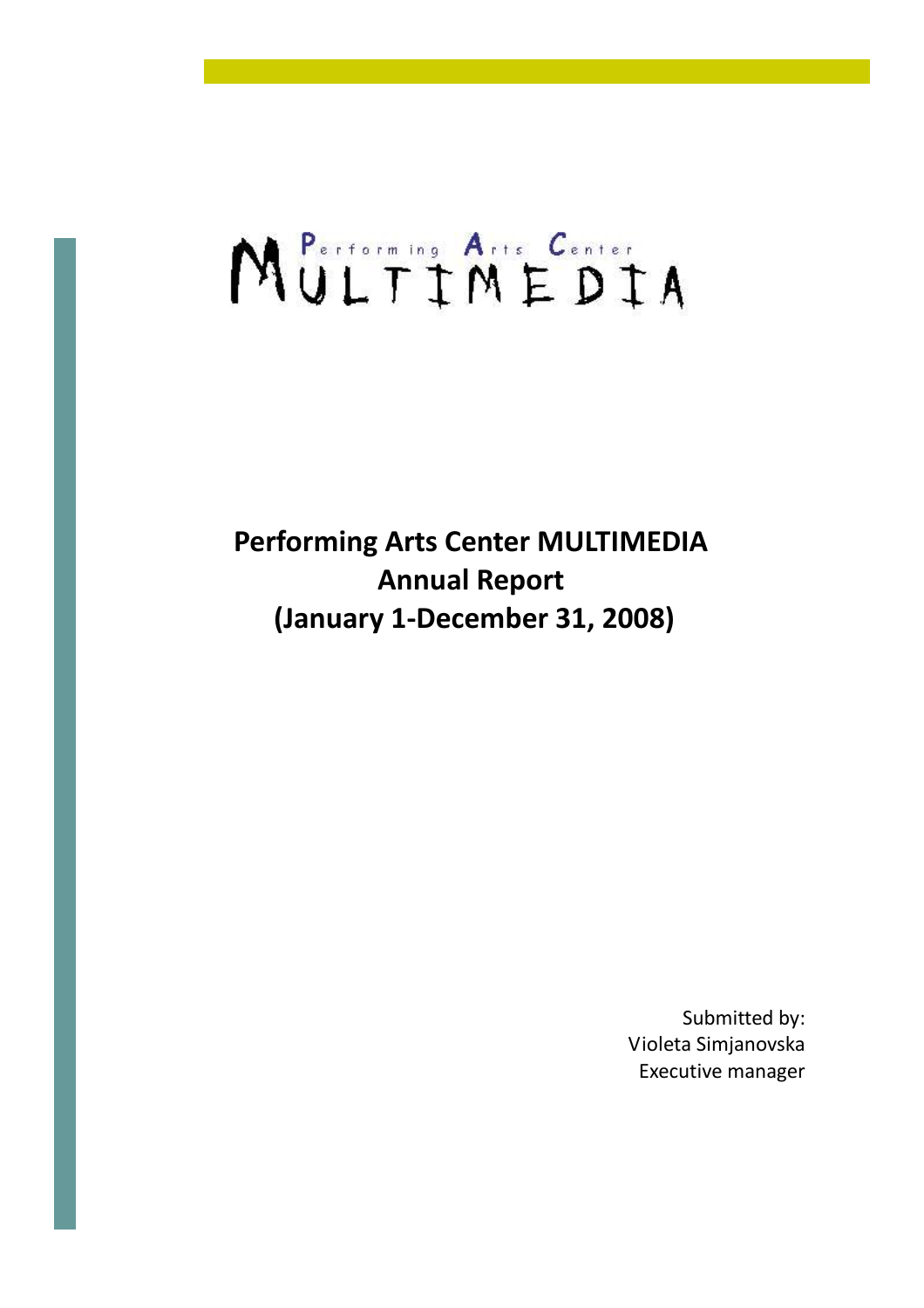### FOREWORD

 At the end of 2008, when the results are summarized and the future activities are planned, we can pride itself on a successfully completed year. We have fully realized the planned activities, and at times have surpassed the foreseen plans with new projects, publications and initiatives.

 Here, I would highlight the Local cultural policy project, piloting conceptualization of strategies for cultural development of 5 municipalities in the country that can easily serve as a model for planning of the cultural life of all municipalities in Macedonia. In addition, the Art and Gender Programme successfully implemented complex regional project on the issue of women and their representation in the media, an issue we so much debate and pose alternatives to.

 PAC Multimedia is building its human capacities promoting higher level of institutional education and informal training for all of its members.

 Most importantly, PAC Multimedia is actively participating in the regional cultural dialog. In 2009 we are starting long-term projects with Kosovo, on which we are proud and eager to.

> Violeta Simjanovska Executive Manager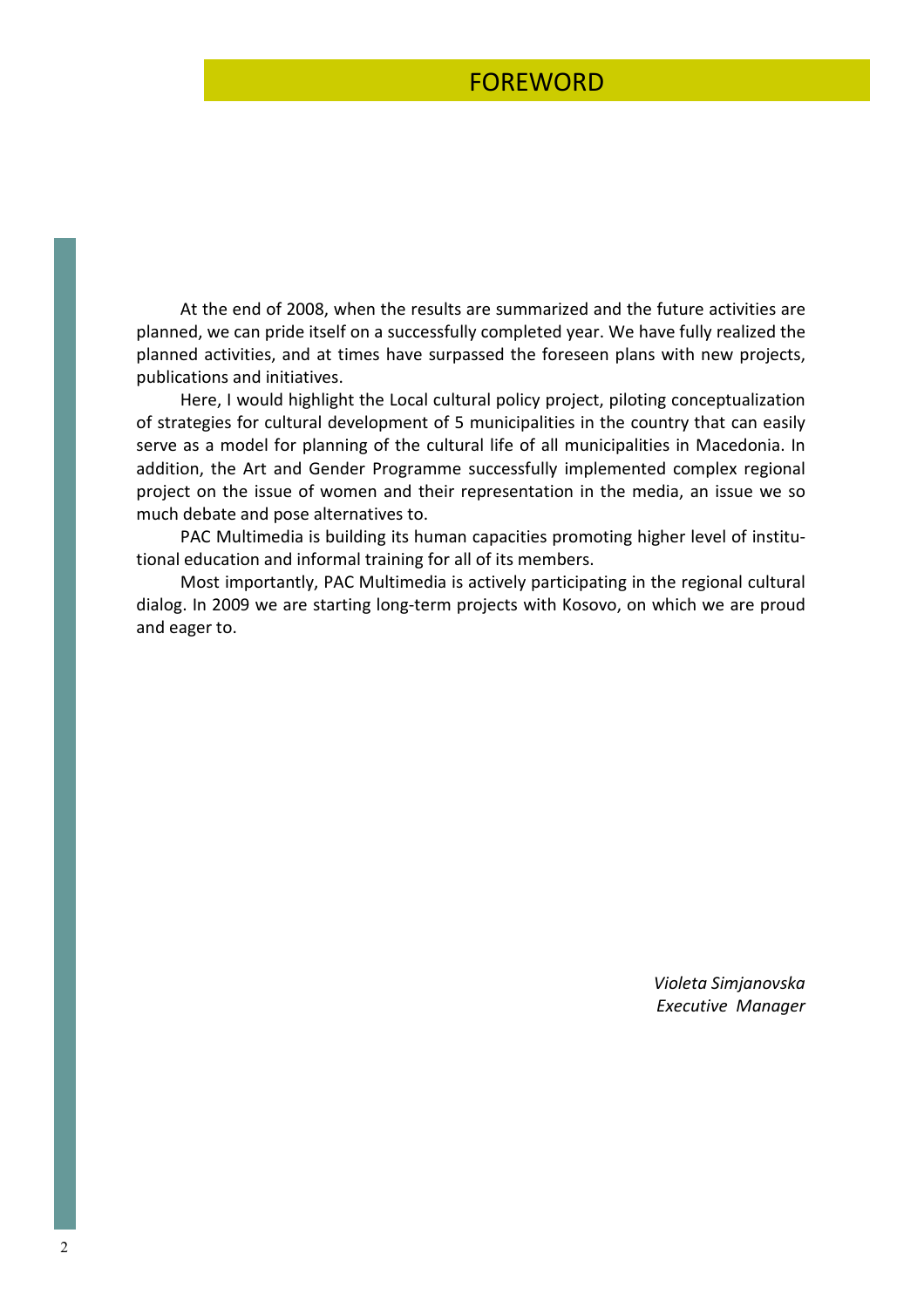## Table of Content

| Human Resources<br><b>Professional Development</b> |
|----------------------------------------------------|
|                                                    |
|                                                    |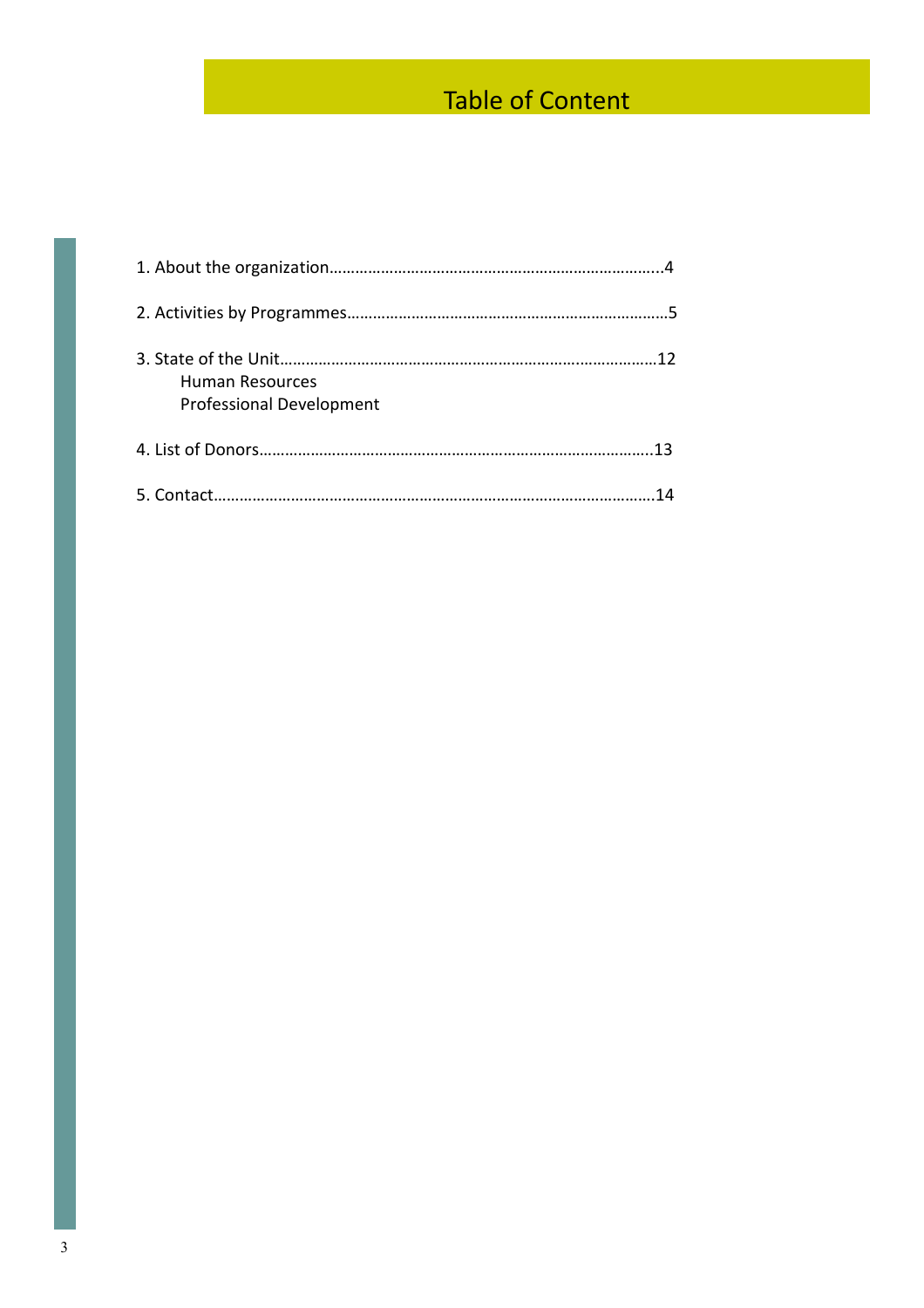#### THE VISION:

 The PAC Multimedia vision is to become a center of excellence, in the community well integrated and internationally widely recognized as such, an initiating force in creating and developing new standards of living in a wider cultural and social context in Macedonia and in the region (Balkan).

#### THE MISSION:

All we do is to focus to the values that society is gaining through arts and culture, thus performing in practice the values of a democratic society. PAC Multimedia is engaged in performing higher professional standards in transfer of knowledge and experience, bringing together innovative art, pubic debate, research, education, life-long learning and socially engaged work.

#### PROGRAMMES:

Our main programs for the period 2007-2010 are the following:

CULTURAL POLICY AND RESEARCH ART AND COMMUNITY ART AND GENDER

#### OUR WORK IN 2008:

 During 2008, PAC Multimedia was mainly focused on developing and implementing activities from Culture Policy and Research Programme and Art and Gender Programme. It continued with already started projects from 2007 and further developed them in 2008. Some of the important aspects for each programme were: regular programming of activities, fundraising and developing of initiatives for the future.

 In addition, PAC Multimedia was involved in research activities as part of regional research on virtual culture and cultural tourism.

 It also devoted time on human resource development, being active participant in trainings and seminars on national and international level.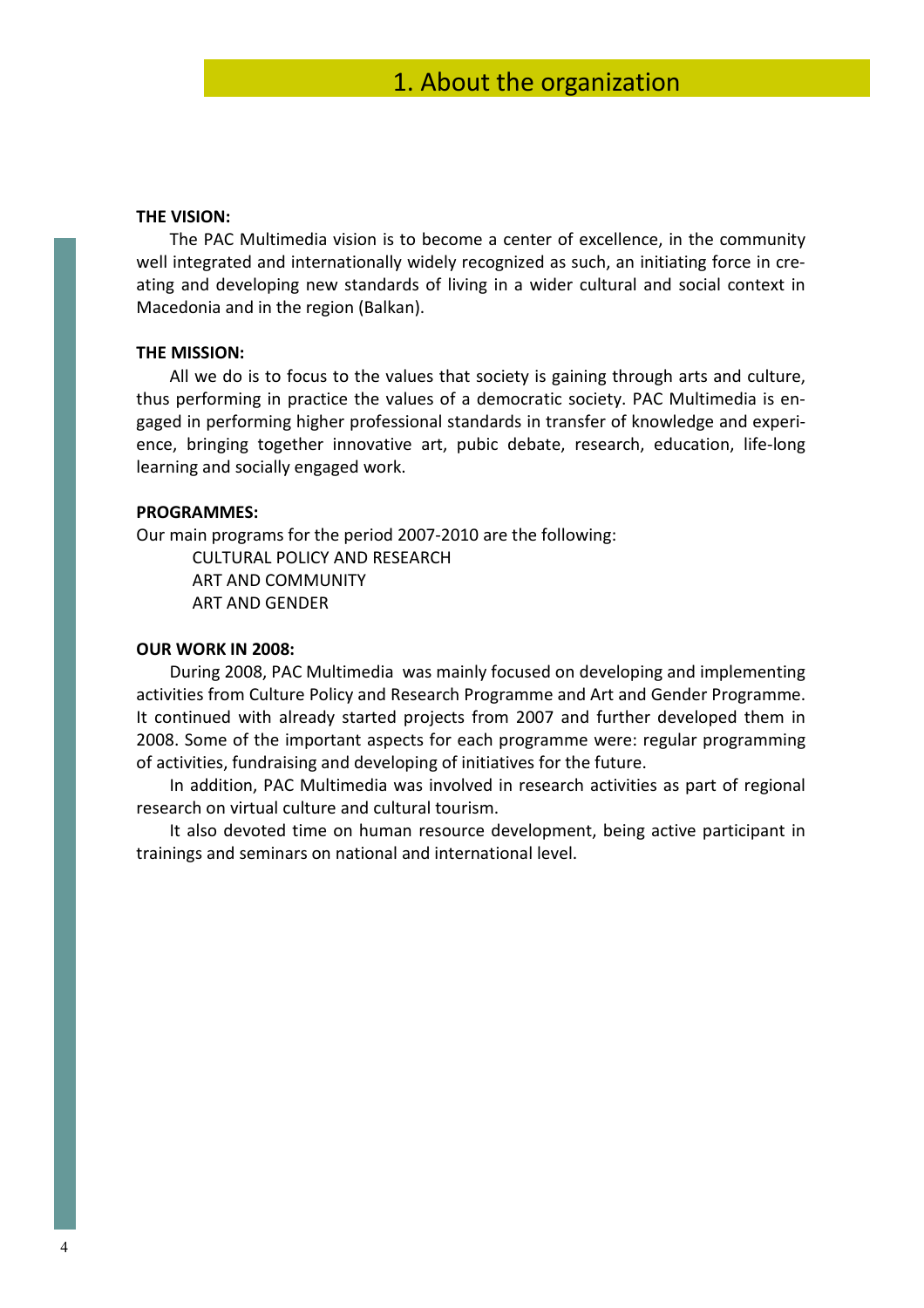#### 2.1 CULTURAL POLICY AND RESEARCH PROGRAMME

 2.1.1 Project: Local cultural policy; strategies for local cultural development (start September 2007)

#### Duration: September 2007/ February 2009

#### Funding: European Cultural Foundation, US Embassy in Skopje, contribution by the municipalities, private companies and the organizer

This research oriented project have served as an indicator of the cultural situation, because it implied analysis of current and general challenges of the cultural life in 5 Municipalities as Case Studies, as well as finding possible solutions for it, emphasizing the importance of cultural industries as a potential for economic development as well.

General goal of this project was to define an efficient system of mechanisms in the area of culture that would lead to a systematic cultural development of the municipalities that are chosen, i.e., to define the local cultural policy of the municipalities.

The project was designed in order to promote discussion, identify challenges, exchange best practices and disseminate knowledge concerning the current role of culture in urban governance, from city objectives (policy making and programs) to the methodologies (research methodologies or strategic planning).

This particular project was focused on determination of Local Cultural Policy of five Municipalities in Macedonia: Resen, Debar, Probishtip, Negotino and Strumica.

#### Training modules implemented in 2008:

Workshop 3: "Active citizenship and participatory cultural policy" (Negotino 18-20th February, 2008)

Workshop 4: "City cultural policy strategies" (Strumica, 02-04 of April, 2008)

Workshop 5: "Strategies for Cultural development, Analysis and model of writing" (Resen (Pretor) 02-04 2008)

Workshop 6: "Fundraising for cultural policies", 18-19.11. 2008, Skopje Workshop 7: "EU funds for Macedonia", 19-20.11. 2008, Skopje

 As part of the project a "Guide to citizen's participation in the development of the local cultural policy of the European cities" was translated into Macedonian, edited and published. This publication is highly relevant in the development of the local cultural policies of the selected municipalities as it elaborates the experience of European cities in this process and it proposes methodology which with certain modifications can be applied by any municipality in Europe. The promotion of the publication took place at the Center for Culture "Anton Panov" in Strumica, on 03.04.2008.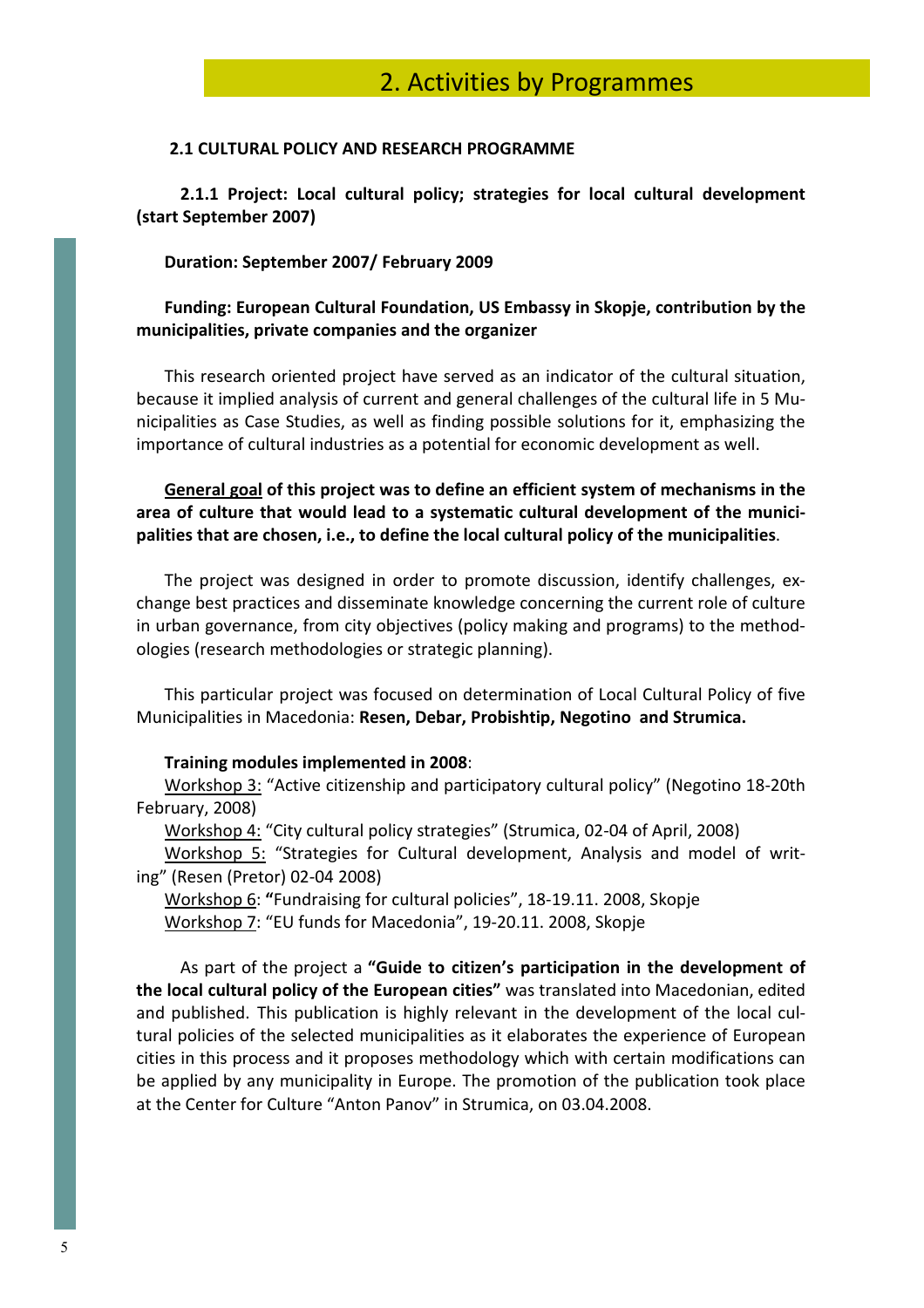#### Concrete results achieved with this project:

- Five realized workshop;
- Five written Local Cultural Policies;
- 30 people from the local government, local cultural institutions, and local NGOs were actively involved in the process of creation of the Local Cultural Policies;
- 1.000 people/ citizens indirectly involved in this process, by answering the questionnaires;
- 10 local and regional experts actively involved in the training sessions;
- five Public presentations of the whole process and the Local Cultural Policies;
- published manual, distributed to the other Municipalities in Macedonia.



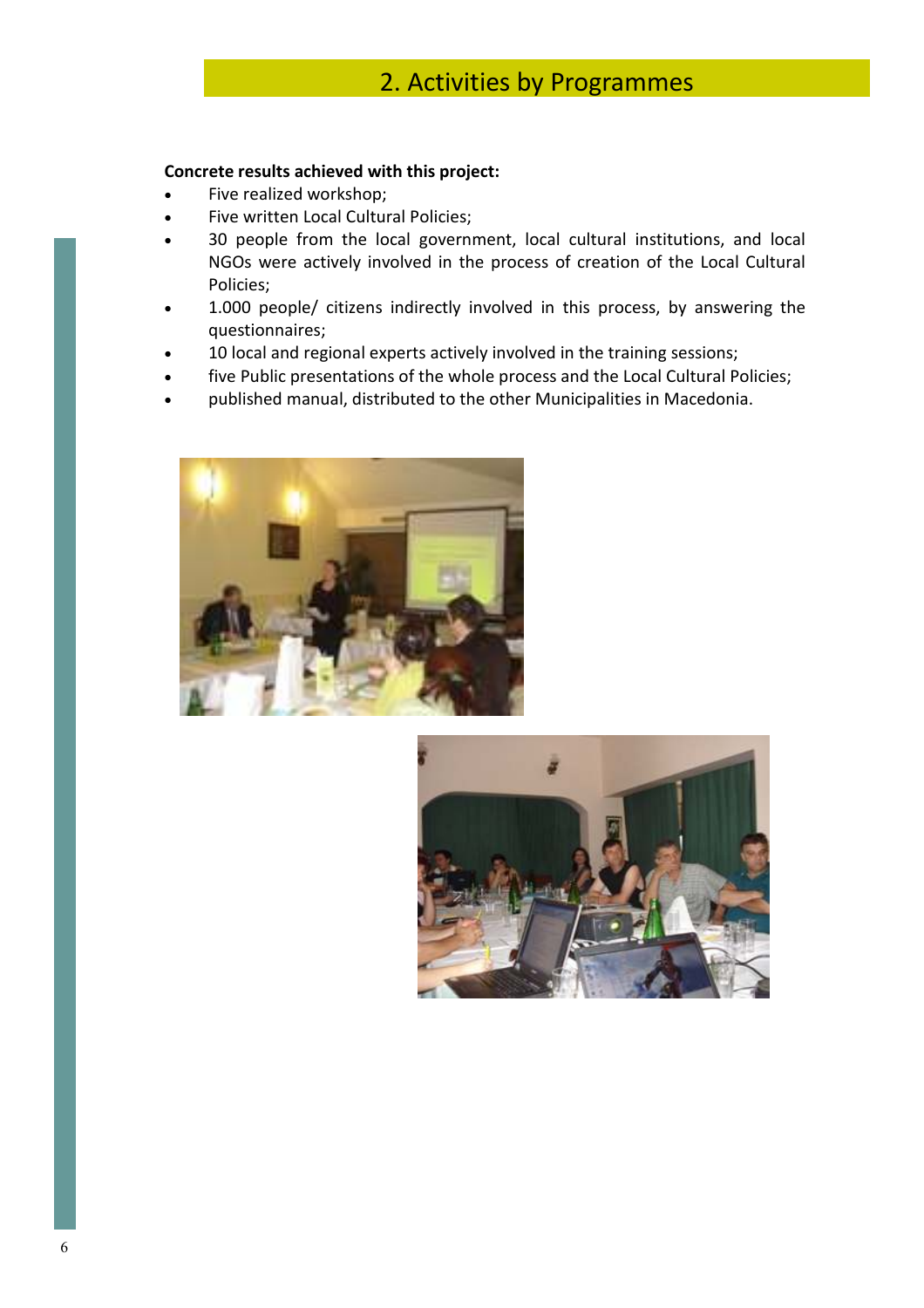#### 2.2 ART AND GENDER PROGRAMME

 2.2.1 Project: "Thought woman's eyes: debates on the quality of life of women in Macedonia"

#### Duration: February 2007/ May 2008

#### Funding: European Commission, OSI Network (Ease-East Regional Programme) and the organizer, Embassy of Democratic Republic of Germany in Skopje and the Embassy of the Kingdom of Nederland in Skopje

 In 2008 this project's activities were coming to its very end. The last activities included the organization of one national debate on the subject of Women and the use of ICT, which took place in Skopje, on 22.02.2008. Summarizing all activities f the project, a publication is published "Thought woman's eyes: debates on the quality of life of women in Macedonia" and promoted on 12.05.2008 in the Cultural center Tocka-Skopje.

#### Concrete results achieved with this project:

- 7 national debates on issue of women and quality of life in Macedonia;
- 2 regional debates on issue of women and quality of life in the region;
- 1 Regional Training Meeting for women activists, artists and volunteers;
- 1 Regional Conference Meeting on the issue of women, labour and policies in the region and EU;
- 1 publication printed and freely distributed to all interested parties in the country and wider.



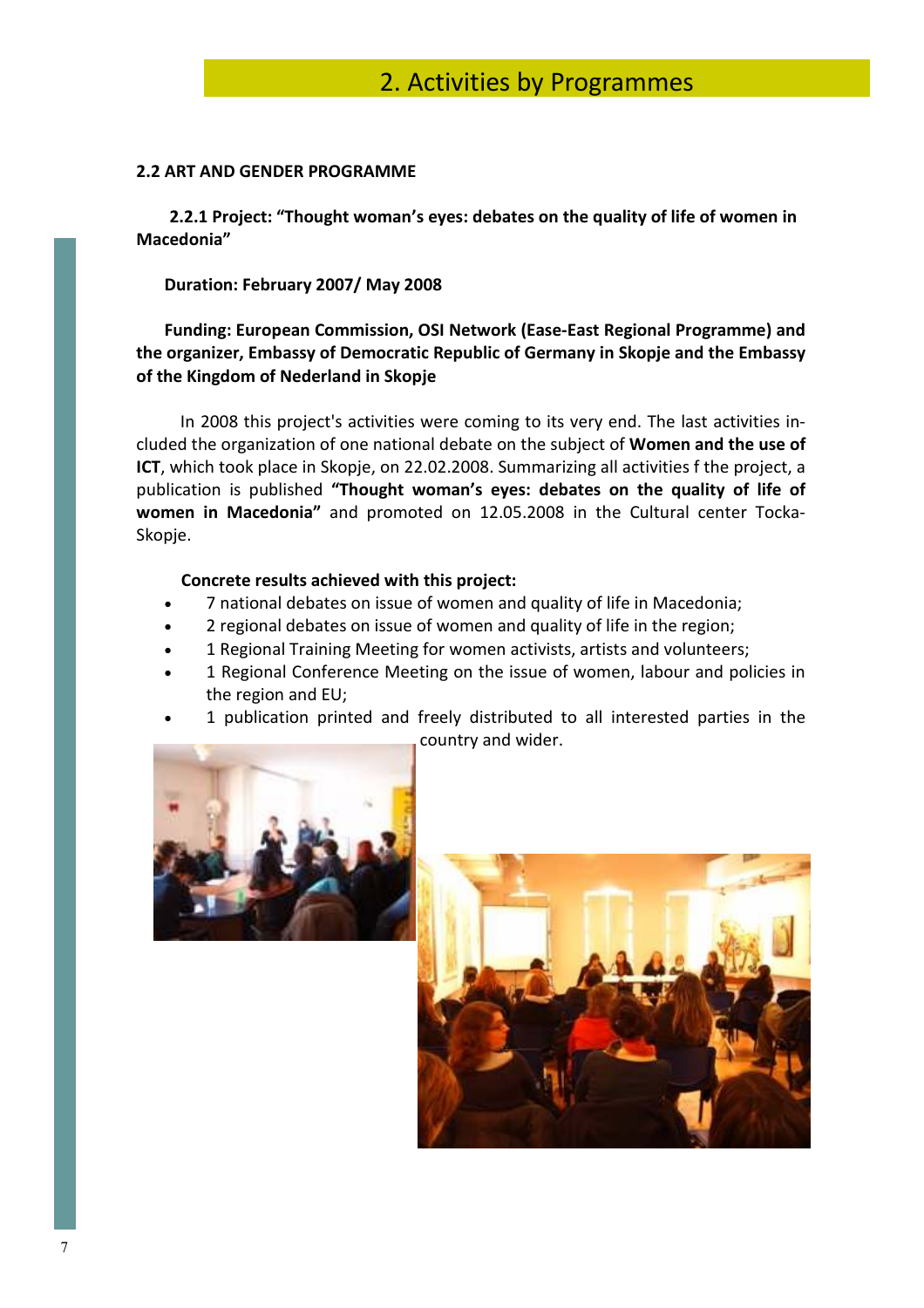2.2.2 Project: "Training on gender sensitive reporting for young journalists and media practitioners"

#### Duration: December 2007/ December 2008

#### Funding: European Youth Foundation and European Commission; Youth in Action Programme

 The project was one year educational and process oriented with aim to strengthen the capacities of young journalists, media practitioners and youth organizations in the Balkan and EU so they can promote equality and equal relationships among genders in their reporting, exercising in such way citizen's rights and media accountability.

#### The project included:

- 2 training meetings- designed to sensitize young journalists, media workers and reporters to a fair and balanced gender portrayal in the media content and to develop useful guidelines for gender mainstreaming in their media organizations;
- case studies and research activities in all participating countries- designed with objective to offer screening and basis for analysis of the issue in all involving countries and test proposed methodology for gender mainstreaming;
- comparative analysis of the studies and researches– as a basis for upgrading the proposed methodology for gender mainstreaming;
- development of a "good practice CD Rom" approach developed as a result of the project that can serve as a gender mainstreaming guidelines for the use of journalists, producers etc.

#### Involved organizations and target group:

 The project included two different target groups: youth with fewer opportunities that work as youth workers and volunteers, as well as young media professionals engaged in media work in their community, in total 45 participants.

| Country                       | Name of the promoter, location                                         |  |  |
|-------------------------------|------------------------------------------------------------------------|--|--|
| Macedonia                     | Performing Arts Centre MULTIMEDIA, Skopje                              |  |  |
| <b>Bosnia and Hercegovina</b> | Media Center Sarajevo                                                  |  |  |
| <b>Serbia</b>                 | Center for empowerment, education and connecting of<br>youth, Belgrade |  |  |
| Slovenia                      | Peace Institute, Ljubljana                                             |  |  |
| Germany                       | JugendKunst- und Kulturzentrum Schlesische 27, Berlin                  |  |  |
| Croatia                       | B.a.b.e., Zagreb                                                       |  |  |
| <b>Bulgaria</b>               | "The Fabric" Association, Gabrovo                                      |  |  |
| Montenegro                    | Youth Cultural Center JUVENTAS, Podgorica                              |  |  |
| <b>Italy</b>                  | Cooperativa Sociale Grado 16, Milano                                   |  |  |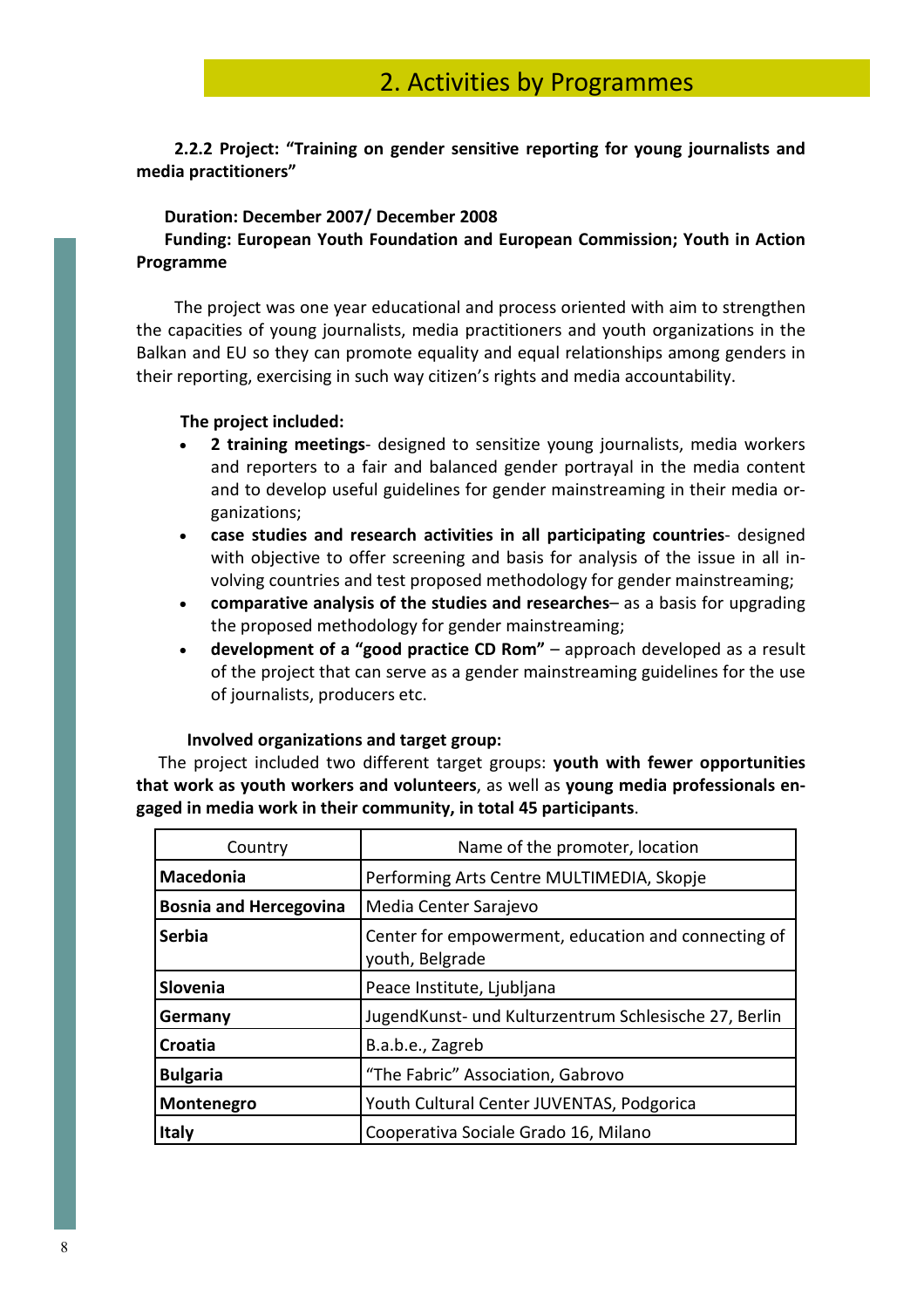The first Training Meeting "Gender sensitive reporting: training for young media practitioners" was held on 28.05-01.06.2008 in Skopje and the second Training Meeting on the subject "Gender sensitive reporting: training on media lobbying for gender issues" was held in the period 25.11-01.12.2008 in Skopje.

#### The results of the project toward inclusion of young media practitioners are:

- 45 people actively participated in the training programme and at least 30 people were indirectly involved through the organization, the Institute for sociological and political-juridical research and the Club of journalists;
- Informal platform of young media practitioners where they could reflect on creative approach to gender reporting in the media in the Balkan and in Europe ;
- 10 days working together in a new context for every participant.

#### Concrete results achieved with this project:

- lectures, workshops, presentations, videos on gender mainstreaming methodology and media advocacy, gender stereotypes, poster compilation of print media from every participating country;
- web site information (http://www.multimedia.org.mk);
- 2 debate sessions with 2 presentations on subjects related to gender and media;
- 1 presentation of a brochure;
- Presentations of 3 movies produced by b.a.b.e. as an advocacy tools for different gender related issues;
- Developed CD Rom as a guideline for media practitioners available on Macedonian and English language distributed for free to all participants and interested parties.



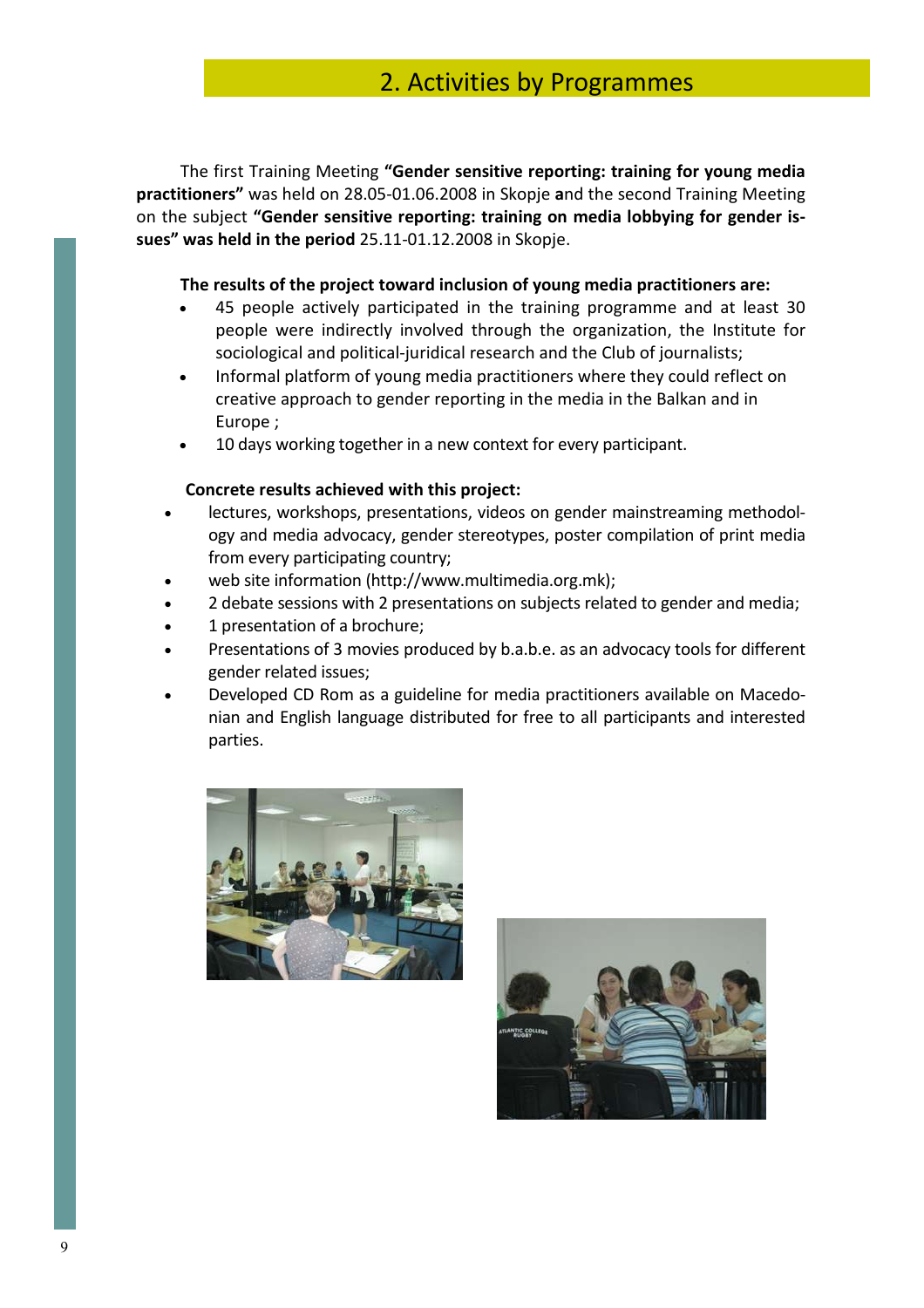#### 2.2.3 Project: "The 1000 Peace Women across the Globe- Macedonia"

#### Duration: April 2008/ June 2008

#### Funding: Swiss Embassy in Skopje

 The 1000 Peace Women across the Globe- Macedonia promotes and emphasises the role of the significant women-activists in a peacemaking strategies wide world and locally, and share a positive experience of 1000 Women Peacemakers in building the Peace in their countries and communities. This event was part of the "1000 Peace Women across the Globe" Platform that tries to define what peace and peace-building means, revealing 1000 different ways women are building peace in different corners of the world (www.1000peacewomen.org).

 In 2005 this movement was nominated for the Nobel price of peace. However, by the end of 2005, each peace woman had been documented, and this collective body of knowledge has been reaching the public through an international, publication, documentary films, a global travelling exhibition, and media coverage.

 The goal of this particular exhibition in Macedonia, was to facilitate connections and strengthen women's peace efforts around the globe, so that a strong cross-sectorial and global women's peace movement will emerge and make Macedonia to become a part of this global movement.

 The cores of the exhibition which took place on 05.06.2008 in Skopje were the 1000 postcards that were shown in the National gallery- Skopje where 1000 postcards were hanging in one room, visible from different sides of the room. So the audience could walk among the postcards and look at them.





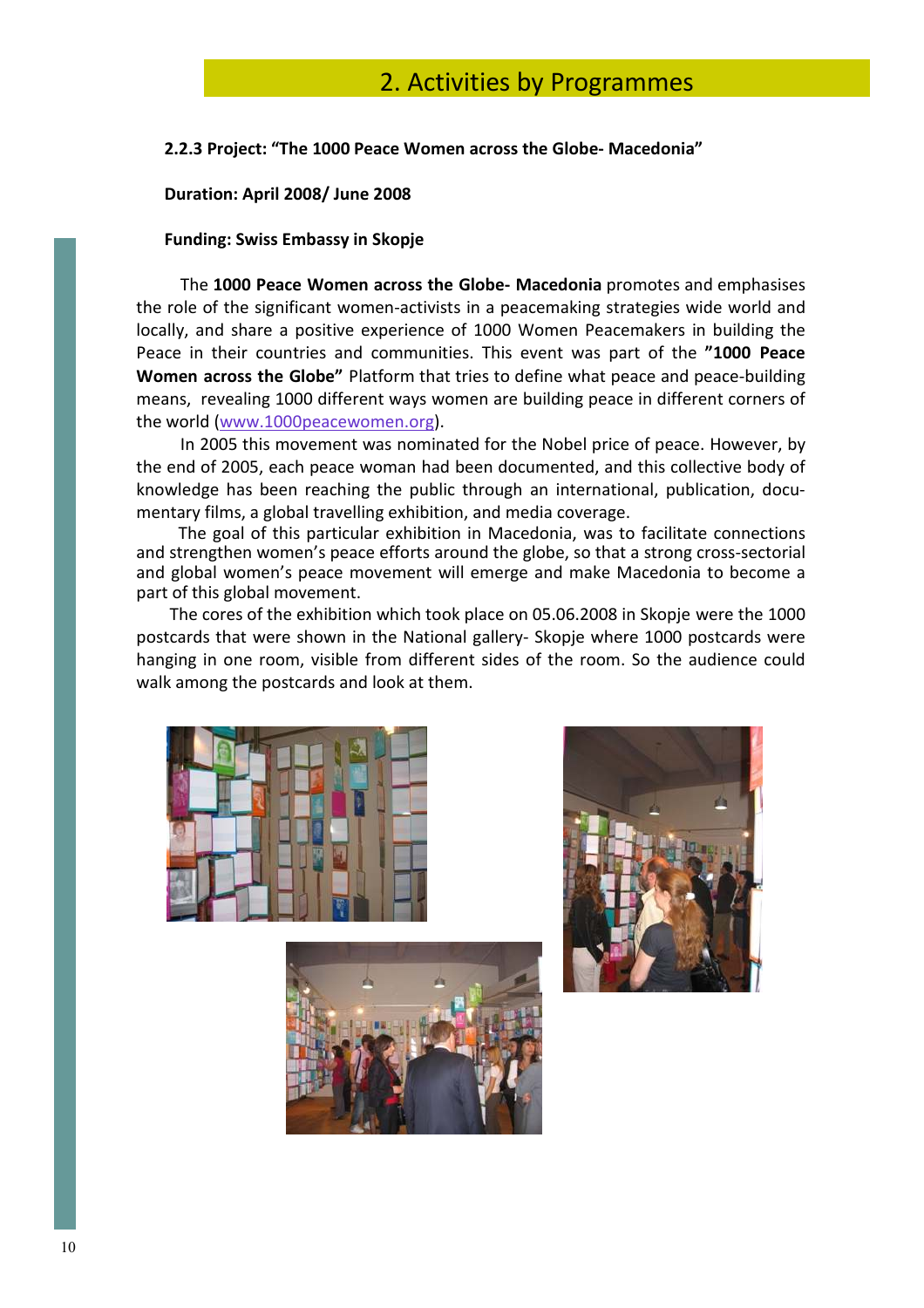#### 2.3 ART AND COMMUNITY PROGRAMME

## 2.3.1 Project: "Youth exploring human right in Macedonia"

Duration: November 2008/ July 2009

#### Funding: UNDP Office in Skopje, private companies and the organizer

 The project is nine months educational and process oriented project with aim to strengthen the capacities of young people from secondary schools in the Republic of Macedonia so they can promote human rights and equality in their community and close environment, exercising in such way citizen's rights. The project includes different workshops on human rights education, review of case study and research activities, as well as education on various media and art tool, all directed toward development of new approach for social inclusion and non-formal human-rights education based on art. We want to underline the fact about the importance of art used as a tool for social inclusion, especially in situations that are dealing with political, social and economical misbalance.

#### The working process includes:

- preparation phase
- human rights education workshop phase
- video production workshop phase and development of video materials
- promotion of the video productions
- evaluation of the project

 Until the end of December 2008 only the preparation phase of this project was finished.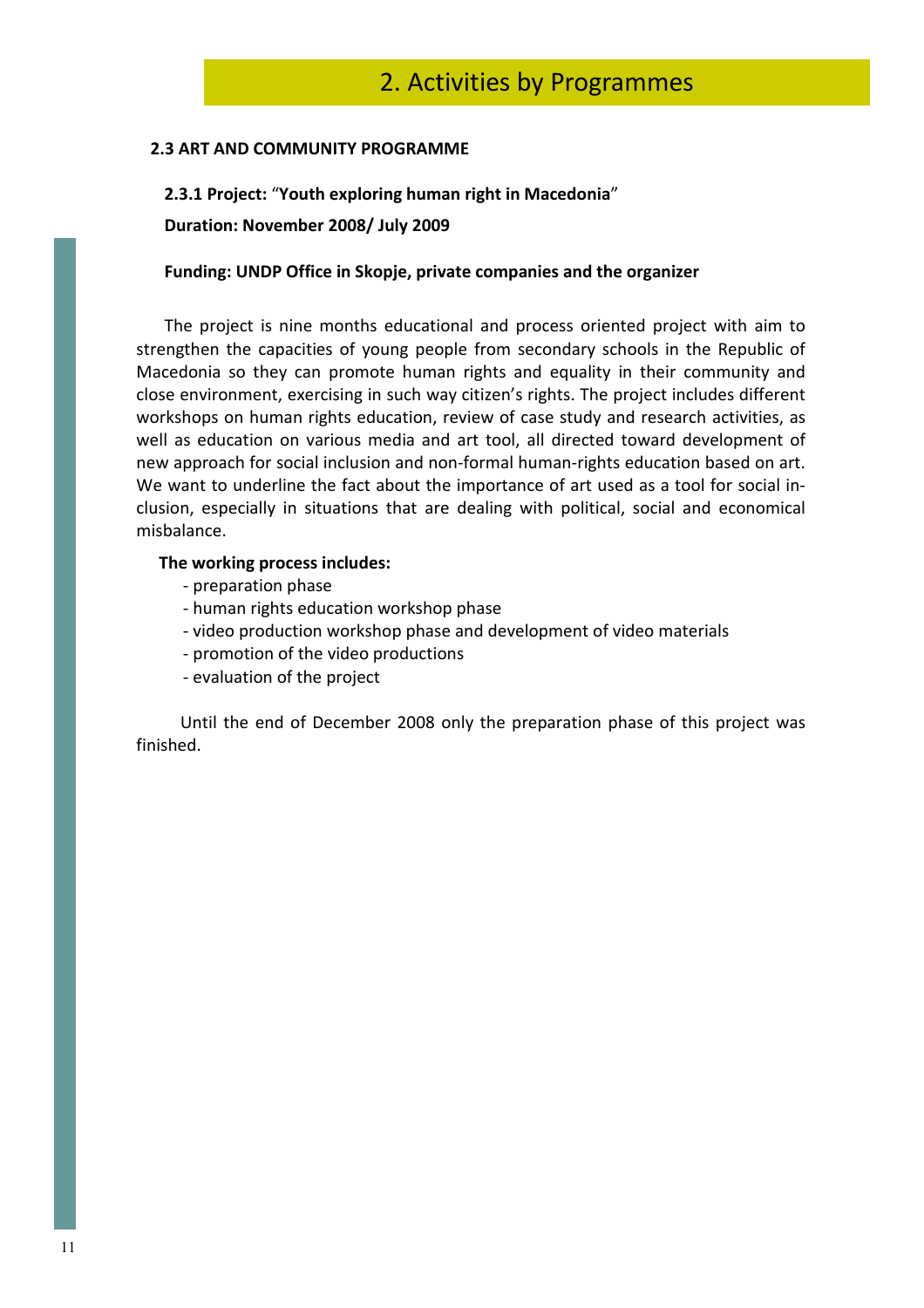## 3. State of the Unit

#### 3.1 Human Resources (full-time and part-time employed staff in 2008)

| Name                          | Profession                                                      | Function                   | Employed<br>since |
|-------------------------------|-----------------------------------------------------------------|----------------------------|-------------------|
| Ms. Violeta Simja-<br>novska  | <b>B.Sc. Electro technical</b><br>engineer                      | Executive manager          | 2000              |
|                               | MA Cultural policy and<br>management                            |                            |                   |
| Ms. Krisi Nau-<br>movska      | Screen writer                                                   | Project manager            | 2000              |
| Mr. Aleksandar Cor-<br>bevski | <b>B.SC. Electro technical</b><br>engineer                      | Technical support          | 2001              |
| Ms. Radmila<br>Zivanovic      | <b>B.Sc. Psychologist</b><br><b>MA Communication</b><br>studies | Programme coordi-<br>nator | 2004              |
| Ms. Mojancevska<br>Katerina   | <b>B.Sc. Psychologist</b><br><b>MA Communication</b><br>studies | Programme coordi-<br>nator | 2004              |
| Ms. Kristina Nes-<br>torovska | <b>B.Sc. Economist</b>                                          | Account manager            | 2007              |

#### 3.2 Professional Development of the team in 2008

 During 2008 the team of PAC Multimedia was part of the following trainings and seminars:

- Gender diversity management, organized by Institute for lifelong learning, Berlin, Germany in the period 9-16.11.2008
- Intercultural dialog, organized by European Commission, EACEA, Brussels, Belgium
- Fundraising skills, organized by Public room, Skopje, Macedonia in the period March-April 2008
- Culture 2007-2013 Programme of EU, 3 seminars organized by Culture Contact Point Macedonia in the period February – December 2008.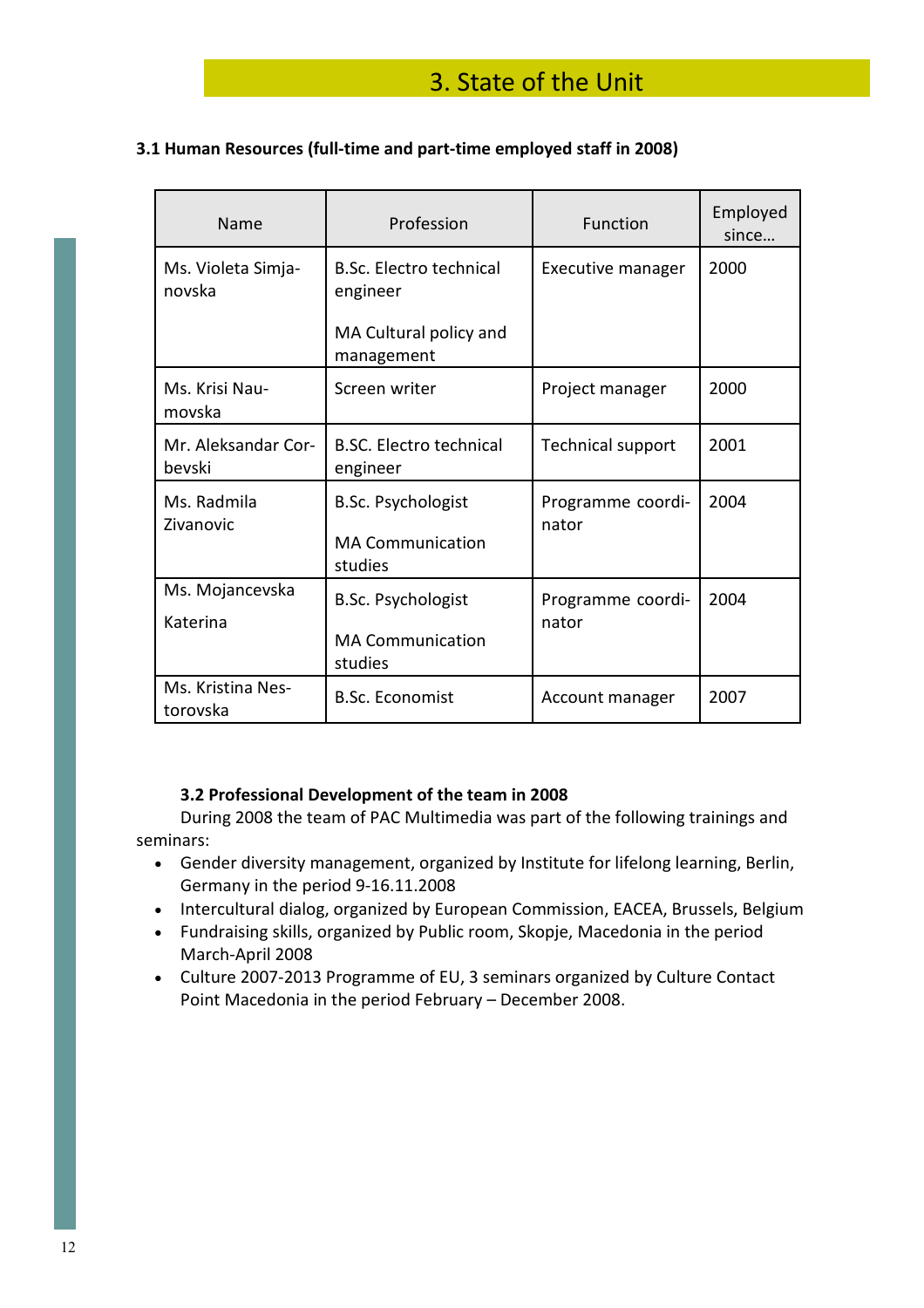## 4. List of Donors

Main donors of PAC Multimedia activities remain to be European Cultural Foundation, Embassy of US in Skopje, the European Commission and the European Youth Foundation.

New partnership has been established with UNDP Macedonia for a short term project on human rights.

Expenditures in 2008 have been soundly made in accordance with the proposed budget applications and a sound bookkeeping have been made. The balance sheet and income statement are part of this report.

Main donors in 2008 have been:

- 1. European Cultural Foundation
- 2. European Commission
- 3. Embassy of USA in Skopje
- 4. Embassy of Germany in Skopje
- 5. Embassy of Nederland in Skopje
- 6. Embassy of Switzerland in Skopje
- 7. UNDP Office in Macedonia
- 8. European Youth Foundation
- 10. Private companies sponsorships
- 11. Local municipalities in the Republic of Macedonia